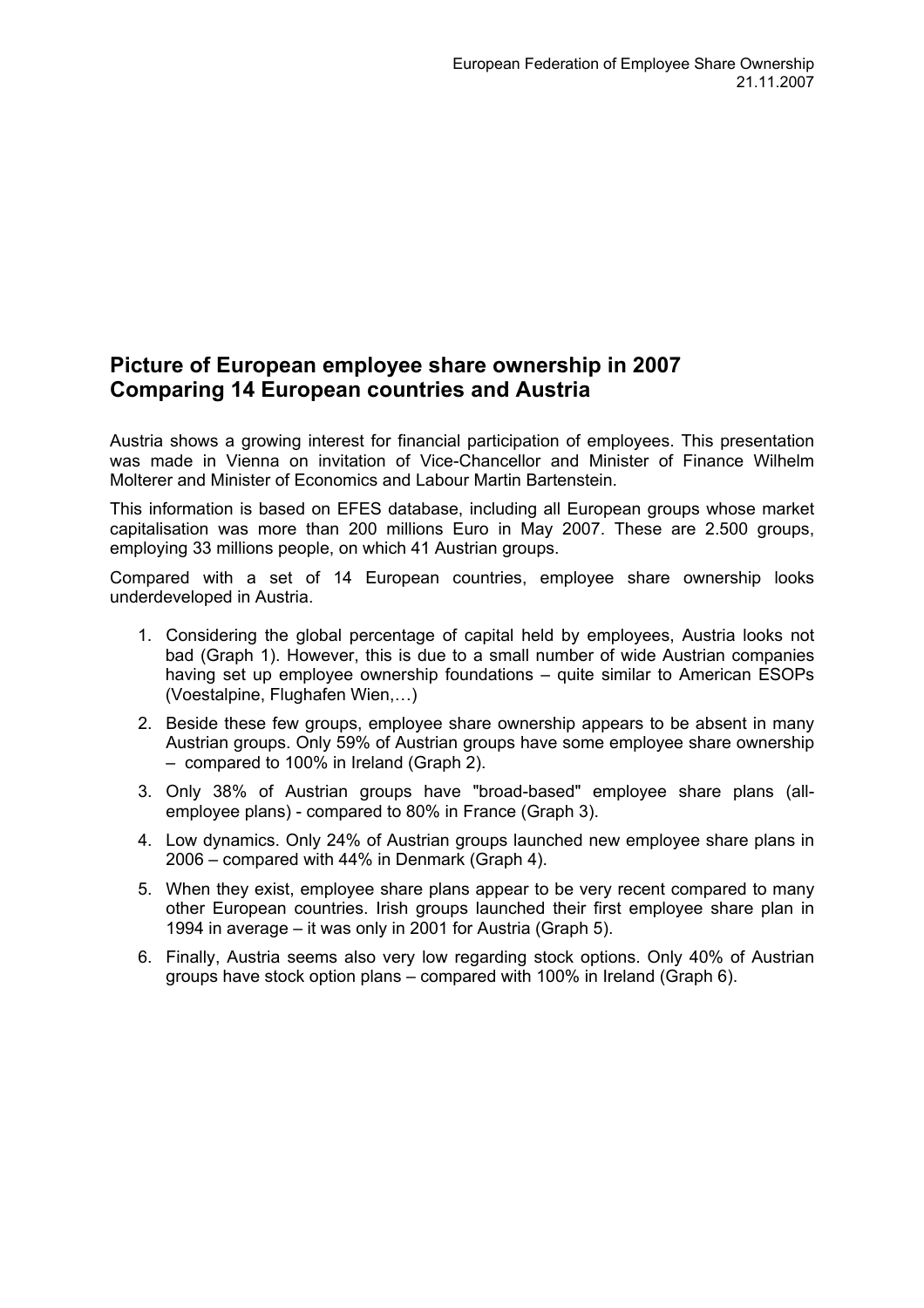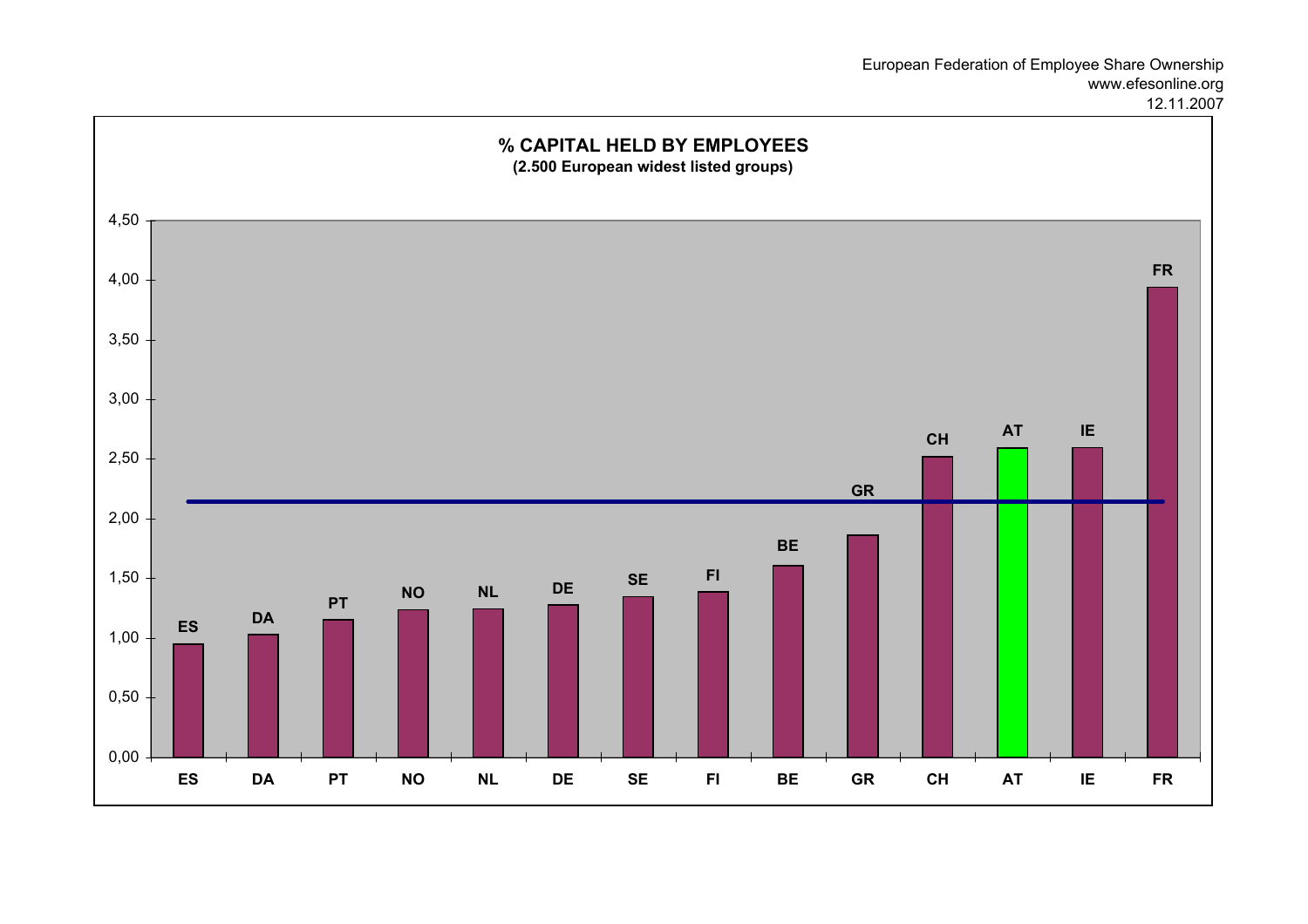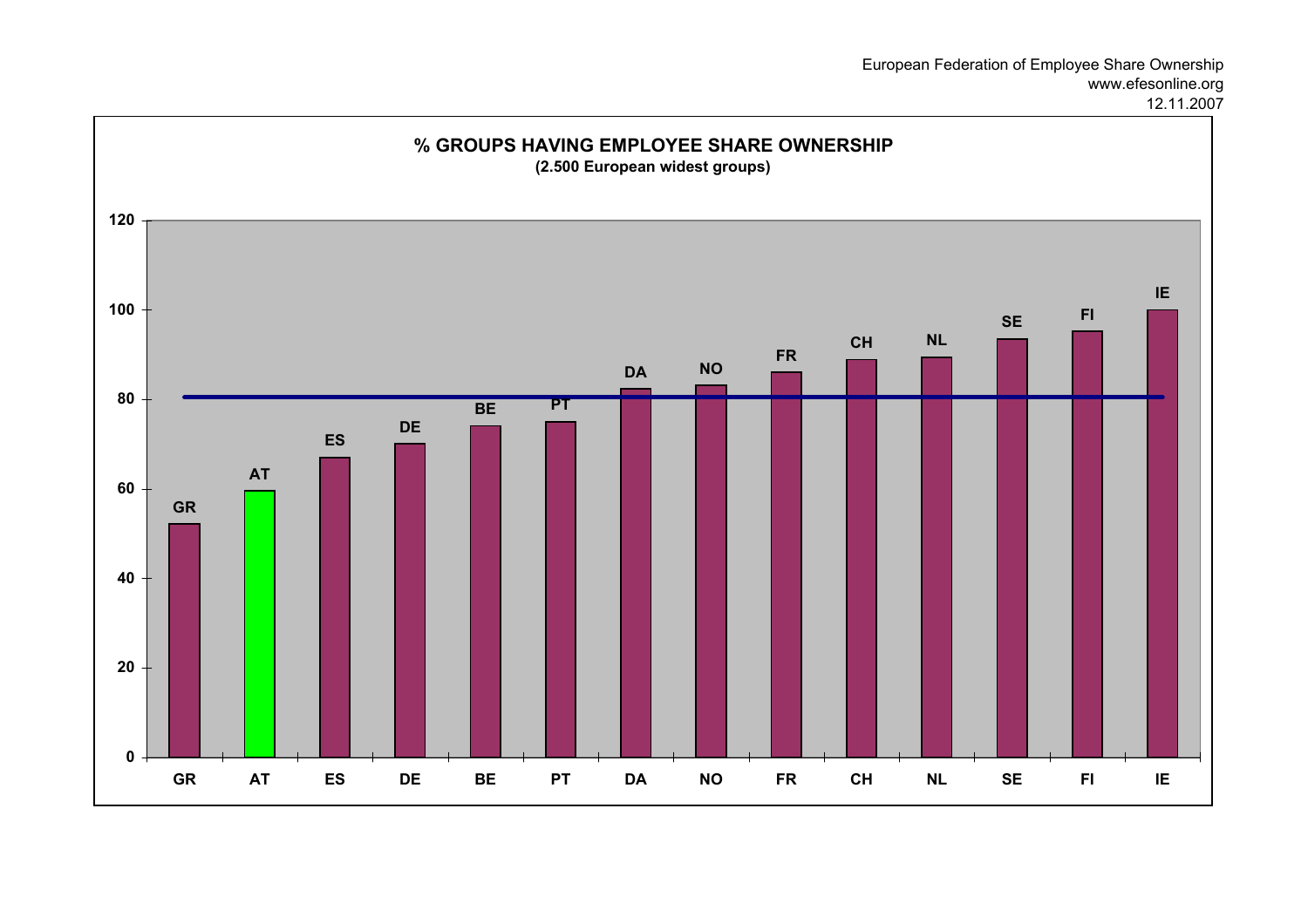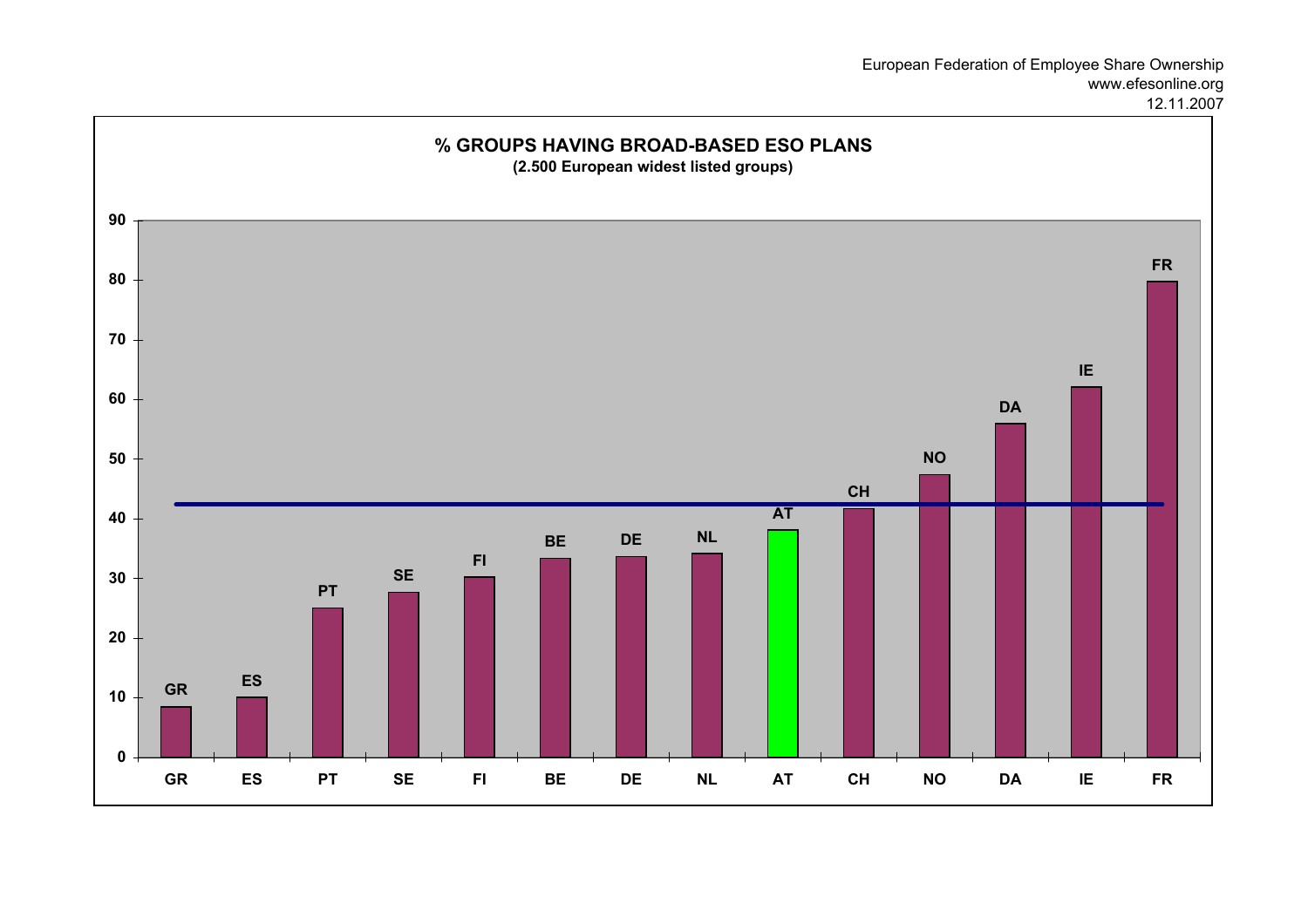## European Federation of Employee Share Ownership www.efesonline.org

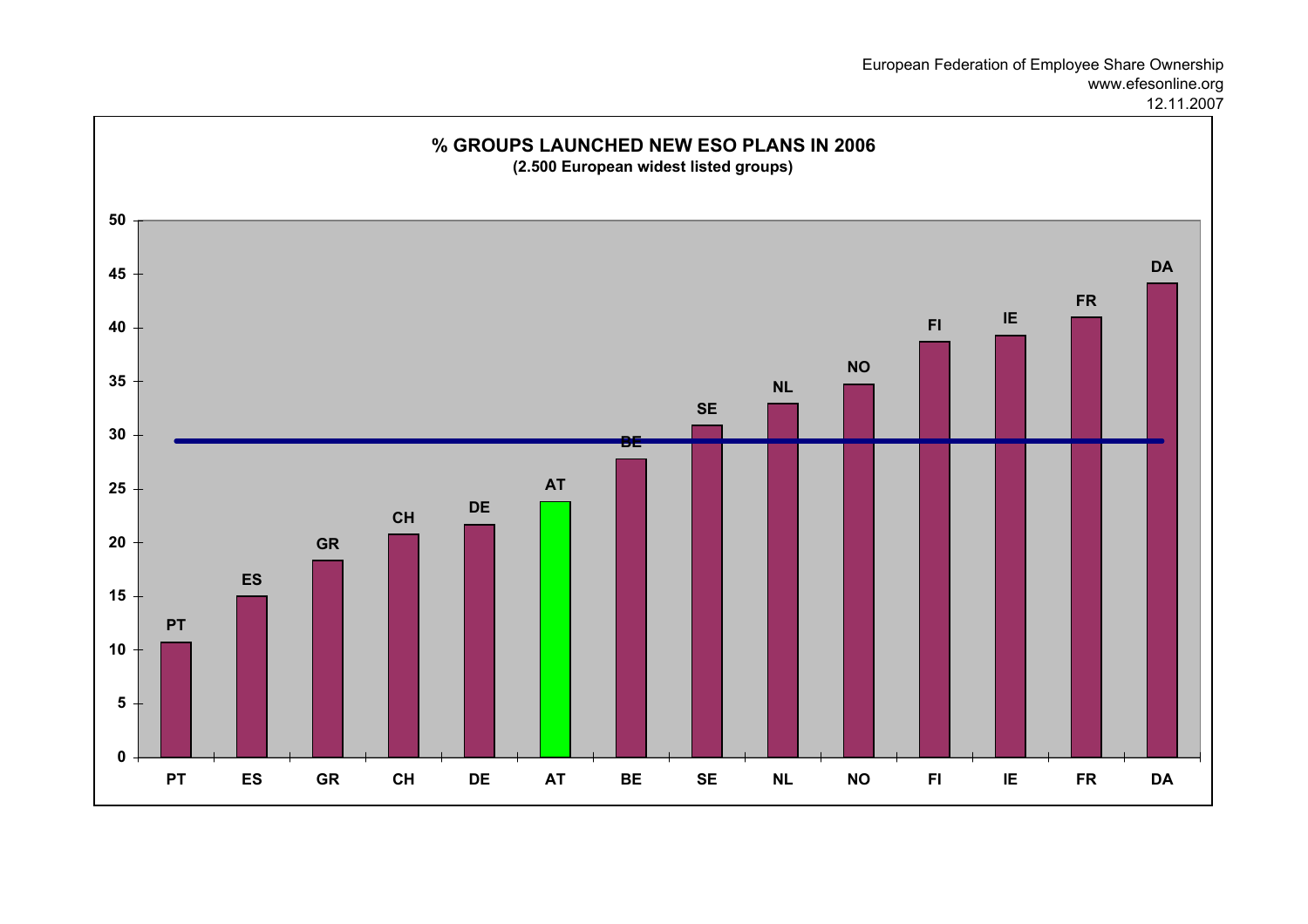